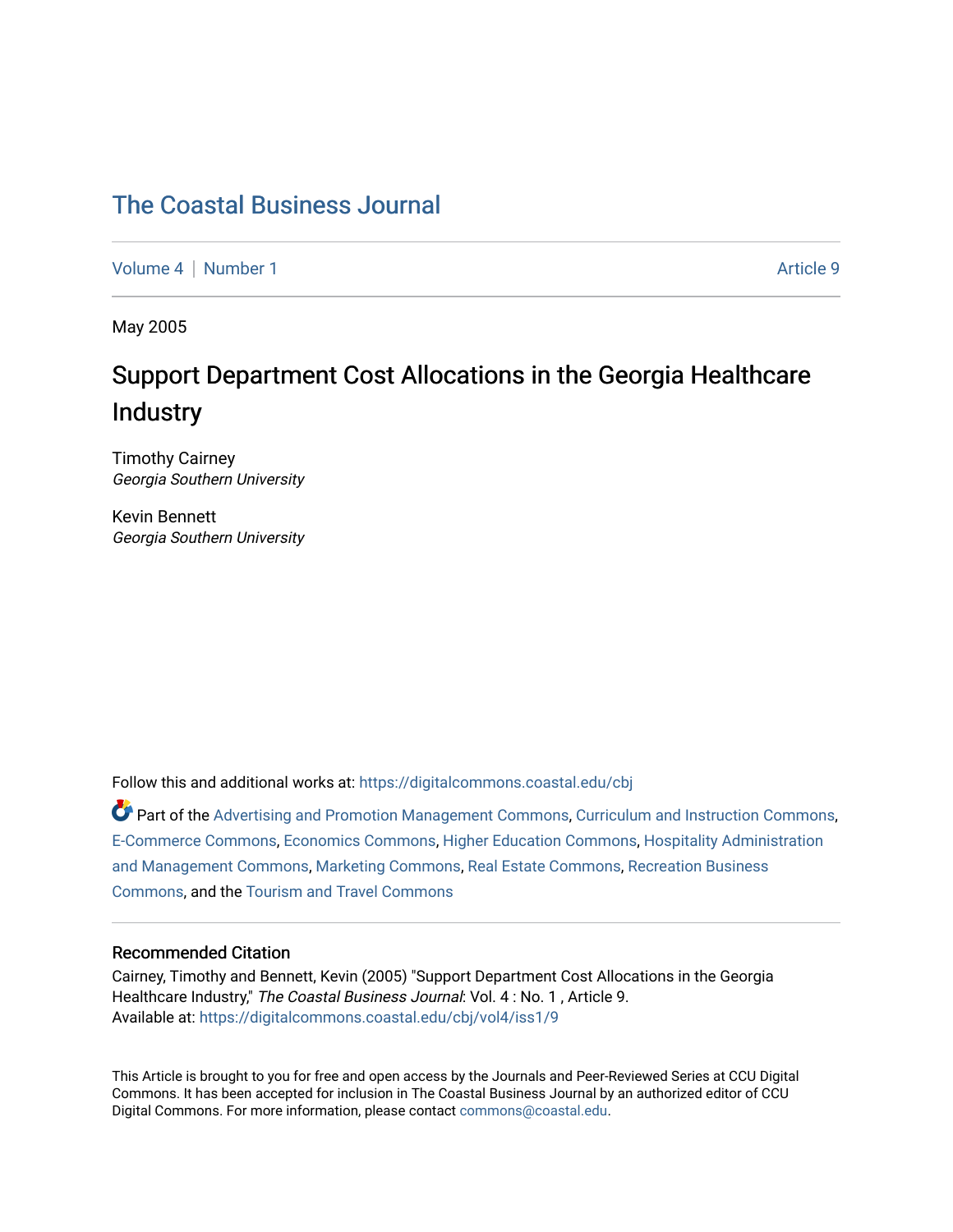## **SUPPORT DEPARTMENT COST ALLOCATIONS IN THE GEORGIA HEALTHCARE INDUSTRY**

# **Timothy Cairney, Georgia Southern University Kevin Bennett, Georgia Southern University**

#### **ABSTRACT**

*This study examines support department cost allocations in the Healthcare Industry. The topic is of current interest to both accountants and to healthcare administrators because of recent innovations in the design of management accounting systems. Using a survey of Georgian healthcare firms, the results indicate that sophisticated support cost methods are used less than may be expected given the complexity of the healthcare firms' operations. This result is documented despite the historical presence of support cost allocations through such industry practice as Medicare cost reports. Respondents indicate that the employment of cost allocation methods is determined internally by the financial management.* 

#### **INTRODUCTION**

 This paper presents results of a survey of Georgia healthcare firms about their accounting systems' support department cost allocations. We use "Support Department" to mean "Nonrevenue Centers", the term often used in the healthcare field to include such services as Chaplaincy, Dietary, and Housekeeping services, all of which support the Revenue Centers. Revenue Centers (RC) can be differentiated from other Cost Centers because RC charge patients (or their insurers) for provision of health services (see Finkler and Ward, 1999). We seek to document the extent to which healthcare firms currently use support cost allocations.

 Allocation systems assign the cost of support services, such as Laundry, to users of those services, such as the Operating Room (OR). By doing this, the cost of running the OR reflects all costs including those costs not incurred directly in the OR. Whether or not allocations are beneficial to a firm has proponents (see Kaplan and Cooper, 1998) and opponents (Corbett, 1998), and Finkler and Ward (1999) summarize these positions in healthcare settings. According to Finkler and Ward (FW), prior to the 1970s, departmental managers were not as accountable for costs as they are today. With the increased cost consciousness brought on by burgeoning healthcare costs, Medicare introduced the Institutional Cost Report that emphasized allocations to help understand the total costs of organizations. But, as FW point out, when service costs are allocated to one user or another inequitably, the allocations can result in poor decision-making.

 Let us provide an example. Say, the cost of running the Laundry department is \$100,000 (\$40,000 in equipment expenses and \$60,000 in operating expenses). Outpatient Services uses 10% of the total pounds of Laundry while OR uses 40% and Intensive Care uses 50%. A decision by Intensive Care to outsource their laundry services will not reduce the Laundry department costs by 50% because the equipment costs are likely to be fixed in nature so that only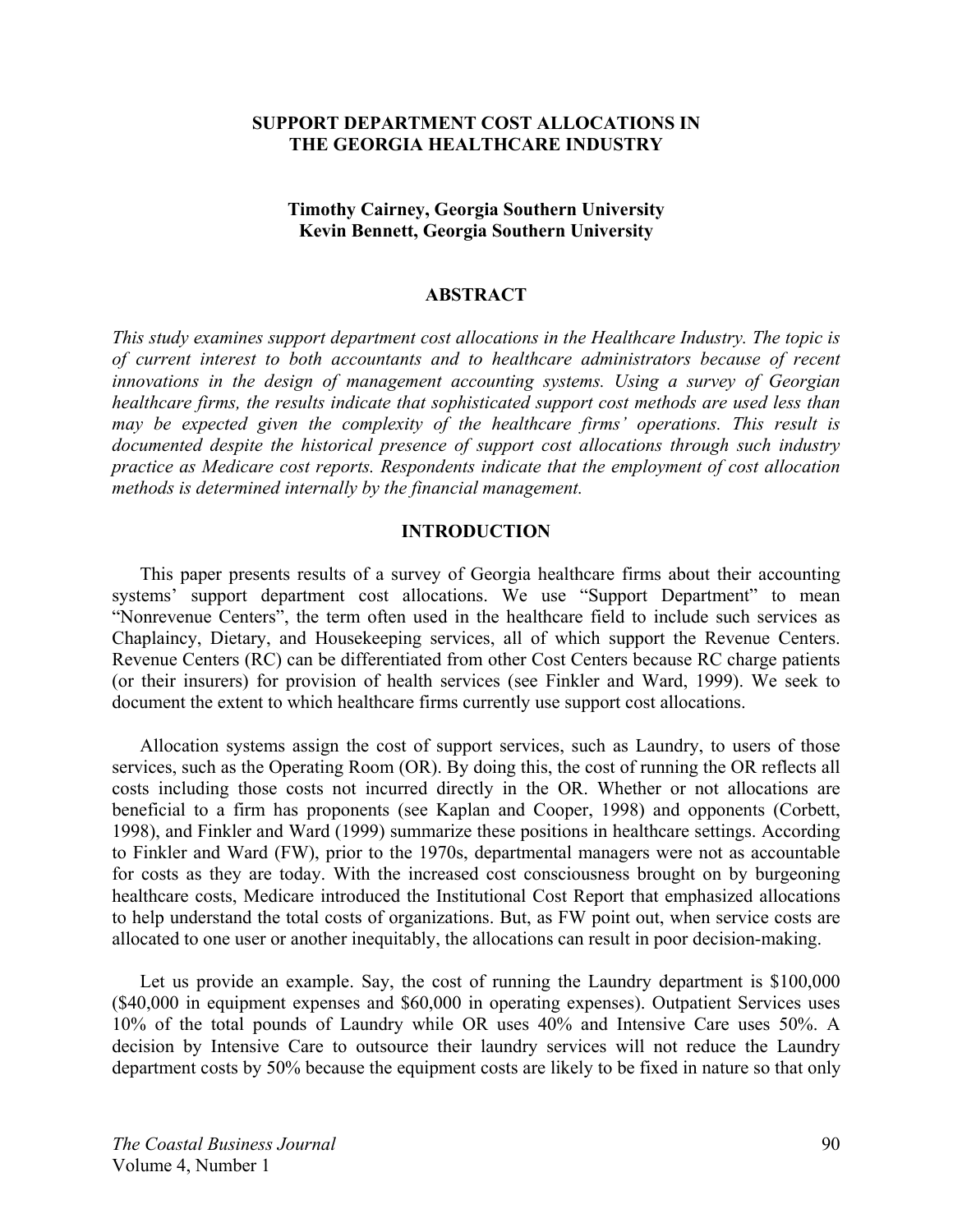50% of the operating costs, or \$30,000 might be reduced. Thus, the hospital's total expenses will go up if the cost of the outsourced laundry is greater than \$30,000. Further, the fixed costs will be allocated to the remaining two users of the laundry department services, increasing their costs and thereby potentially causing these users to make decisions based on the now inequitable laundry cost allocations. Kohn (1989) studies cost allocations in emergency rooms and finds that allocations can hinder decision-making about resource usage. As FW state, the ultimate question is "whether the cost allocation system in place causes individual department managers to make decisions that are in the best interest of the health care organization" (FW, p. 134).

 Ashby (1992) examines 18 "state-of-the-art" firms' systems to evaluate the accuracy of the cost accumulations for their diagnostic related groups (DRGs). He concludes that accuracy can be improved by such micro-analyses as the detailed tracing of costs to the user level (DRG), which can be performed by the more modern systems. Ashby then notes the increased adoptions of modern sophisticated accounting systems by healthcare firms. FW also recognize the trend to more sophisticated systems such as Activity Based Costing (ABC) allocations. Also, in the healthcare industry, ABC has recently been suggested as a method for reporting costs (see references: Centers for Medicare and Medicaid Services-ABC). ABC methods provide a strong link between the cost of a resource and what causes the cost (the "cost driver"). By tracing the cost to the healthcare service through the cost driver, more accurate costing of services is achieved. To date, ABC reporting has been implemented for financial claims and billings intermediaries. For now, it appears that contractor (for example hospitals) reports will not be required to adopt ABC methods. As demonstrated in this Introduction section, healthcare studies include proponents and opponents of allocations. However, criticisms of the usefulness of support cost allocations and of the potentially higher costs of implementing and maintaining these allocation systems abound (e.g. Corbett, 1998). Consequently, this survey provides a timely documentation of the use of support cost allocations in healthcare industry practice. Can accounting systems be used to more accurately determine the cost of healthcare service?

 The survey responses indicate that support allocation in practice is far from universal. Indeed, it is much less than expected. The overall results indicate that the use of allocations is not driven by firm size, accounting system sophistication, or the complexity of support activities. Rather, whether or not support costs are allocated depends on the attitude of the firm's financial personnel. Those who believe allocations are useful will allocate support costs, despite claims by such authors as Metzger (1992) that sophisticated allocations enhance decision-making. The study's results are inconsistent with historical place that allocation systems have in such costand-claim reporting procedures as Medicare, which suggest the use of the "step-down" method to allocate support costs (see references: Centers for Medicare and Medicaid Services – HCFA, p.1900.1). One conclusion may be that support allocations have not been well explained in accounting education. While Finkler and Ward (1999), for example, explain these topics, alternatives to allocations are also emphasized so that financial professionals may not be convinced of the benefits from allocation. It is hoped that healthcare administrators will find this study's results useful because when comparing the cost reports from various firms, it may be beneficial to know which entities use cost allocations.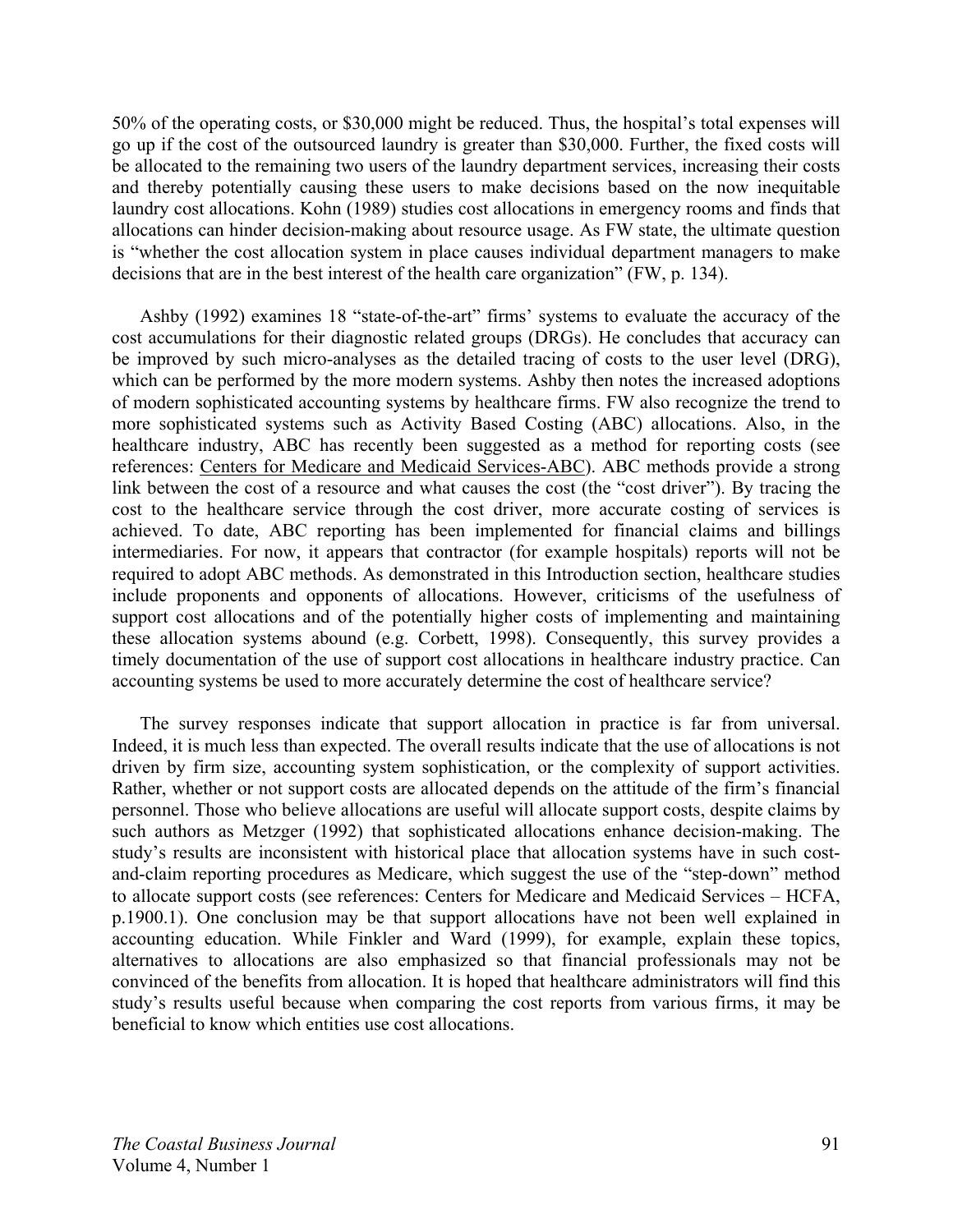# **INSTRUMENT AND SUBJECTS**

 The survey was sent out by mail at the beginning of September, 2004, to 70 hospitals and clinics in Georgia, and a second request using postcards went out on October 1. See the Appendix for the survey questions. Addresses, names of financial officers, and revenues were gathered from the ReferenceUSA database, accessed online on June 29, 2004. The original request went to the financial officers of firms with between \$50 million and \$1 billion in revenues and included a stamped return envelope and \$1 for consideration. The first mailing resulted in 14 completed responses (3 returned were not completed) and the second mailing resulted in 5 "late" responses, for a net response rate of 27%. A comparison of late and early responses reveals that the late responses tend to have slightly more experience (questions 1 and 2 - see the Appendix) and tend to assign greater budgetary authority to their support department managers (question 9). There were no other significant differences between early and late responses, so we believe that non-respondents are not misrepresented by the results presented herein.

 The survey sought information about three areas: the respondent profile, the complexity of the support department activities, and the cost accounting allocation system. Prior to mailing, the survey was read by an independent party for clarity. Respondents were assured of anonymity, although some returned contact information in order to receive summary results.

 Twelve (63%) of the respondents were senior officers (Chief Financial Officers or Vice Presidents). The remaining seven (37%) were in accounting positions (Controller, Assistant Controller, or Cost Accountant). The respondents have an average of 17.6 years' healthcare experience (later respondents averaged 22 years) and 24 years in accounting. These profiles indicate that the participants have sufficient experience and knowledge so that the responses can be relied upon.

#### **COMPLEXITY OF SERVICE DEPARTMENT ACTIVITIES**

 The sample of healthcare firms had approximately \$140 million in revenues on average (the minimum was under \$50 million and the maximum was greater than \$400 million). They also averaged 38 revenue centers (the minimum was 1 and the maximum was 160; standard deviation was 8) and 23 support departments (the minimum was 1 and the maximum was 160; the standard deviation was 9). Of the sample responses, 5% were from long-term care facilities, 26% were from outpatient facilities, and 68% were from hospitals. Overall, these measures indicate a sample of companies with significant investment in support activities and, because these firms' accounting policies likely are consistent with Medicare-type practices, we expect the firms will also employ support cost allocation methods.

 Besides the large average number of service departments, the sample also exhibited significant usage of service departments' outputs by both Revenue centers and other Service departments (questions 6 and 7). If support department services were not used by a variety of users, then the support activities would be either dedicated to a single user or not used by any users, therefore, allocations of support costs to various users would not be needed. Overall, these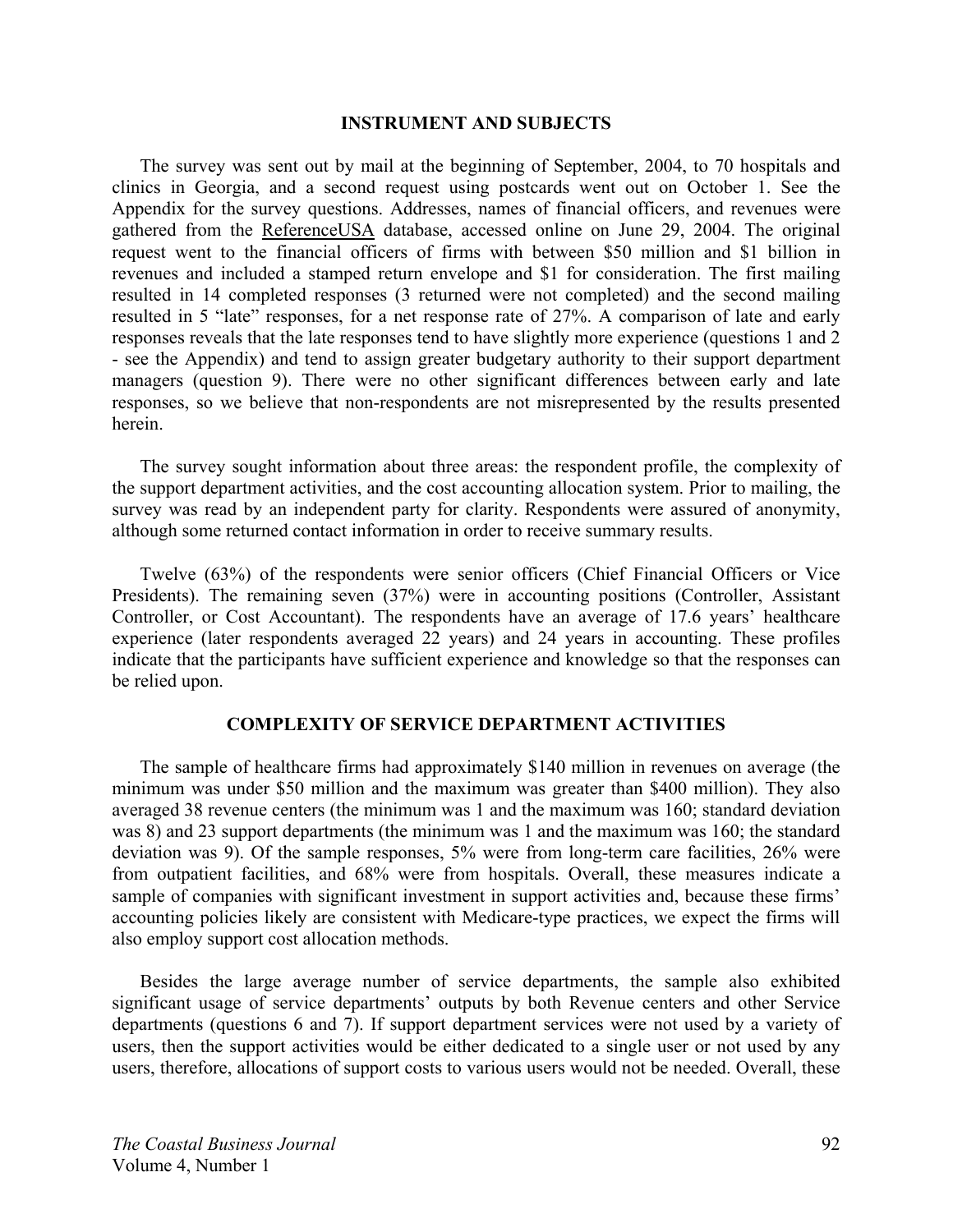responses indicate complex service department activities, on average. Table 1 presents a detailed analysis of the responses to these questions.

# **TABLE 1 Complexity of Service Department Activities Number of responses**

| Survey Question (see Appendix)                                                                                                 | <b>NONE</b>           | <b>LITTLE</b>   | MODER.                          | SIGNIF.         | <b>EXTEN</b><br>S. |
|--------------------------------------------------------------------------------------------------------------------------------|-----------------------|-----------------|---------------------------------|-----------------|--------------------|
| To what extent are the Support<br>service departments' outputs used<br>by the Revenue centers?                                 | $\overline{0}$        | 2               | 1                               | 12              | 4                  |
| To what extent are the Support<br>service departments' outputs used<br>by other Support service<br>departments?                | $\overline{2}$        | 2               | 5                               | 9               | 1                  |
|                                                                                                                                | <b>NONE</b>           | <b>LITTLE</b>   | <b>SOME</b>                     | <b>MOST</b>     | <b>ALL</b>         |
| What is the approximate amount of<br>your Support service costs that are<br>recorded in their own separate<br>ledger accounts? | $\theta$              | $\theta$        | 1                               | 6               | 12                 |
|                                                                                                                                | <b>LARGE</b><br>DECR. | MODER.<br>DECR. | N <sub>O</sub><br><b>CHANGE</b> | MODER.<br>INCR. | LARGE<br>INCR.     |
| Over recent years, how has the size<br>of the Support service departments<br>changed relative to the Revenue<br>centers?       | $\theta$              | 5               | $\overline{4}$                  | 9               | 1                  |

In the above table, MODER., SIGNIF. EXTENS.. DECR., and INCR. are abbreviations for moderate, significant, extensive, decrease, and increase, respectively, and refer to the question response cells presented in the Appendix.

 From Table 1, many health facilities (84%) estimated that the use of service department outputs by Revenue centers was at least significant. Although the similar level of usage by other support departments (52%) was not as pronounced, the significant usage by both types of departments and the number of departments in these firms indicated a complexity of usage that would require a system of support cost allocations to trace costs to Revenue Centers. In other words, to estimate the total cost of running the Revenue Centers, healthcare administrators would need to include the allocations from support service departments.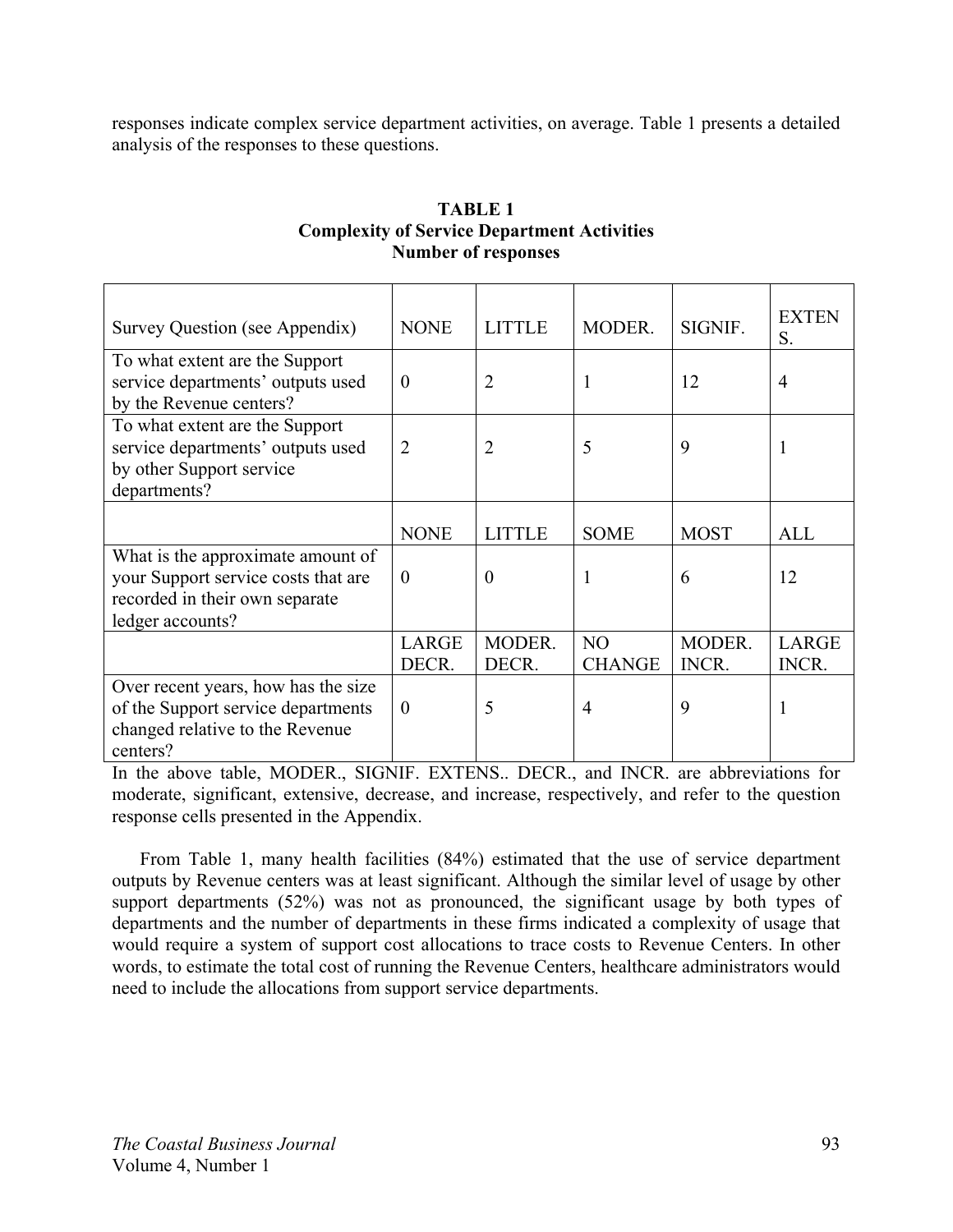#### **ACCOUNTING SYSTEM DESCRIPTION**

 Respondents also indicated that the firms have separate general ledger accounts for Support departments (question 10 – also see detail in Table 1). This initial accumulation of support costs is a necessary condition for an allocation system. For instance, if Support services were housed in Revenue centers then no separate ledger accounts would be needed. Further, firms were asked about their accounting software (The survey question is: What software is used for your health facility's accounting?). We compared the software used by firms that do allocate support costs to the software used by the firms that did not allocate, and found no obvious differences. For instance, MEDITECH and MCKESSON are systems used by both firms that allocate and firms that do not.

 Given that the sample firms appeared to have accounting systems capable of supporting cost allocations, we next examined the extent of allocation, which is the central purpose of the study. Table 2 provides detailed summaries of the responses. In contrast to Table 1, a pronounced grouping of responses appears to be at the lower end of the scales. A large percentage of firms (58%) indicated that there was little or no support department cost allocations to Revenue Centers (compared to 84% with significant usage, as reported in Table 1); similarly 74% indicate little or no allocations to other Support departments. We investigated whether those firms that do not allocate tend to have fewer support departments or less complex support service usage. Nonparametric statistical comparisons (Wilcoxon Z-scores) did not indicate any significant differences in terms of firm revenues (question 3), number of Revenue Centers (question 4), or number of support departments (question 5). Comparisons also indicated no difference in terms of support service usage by Revenue Centers (question 6), or usage by other Support departments (question 7).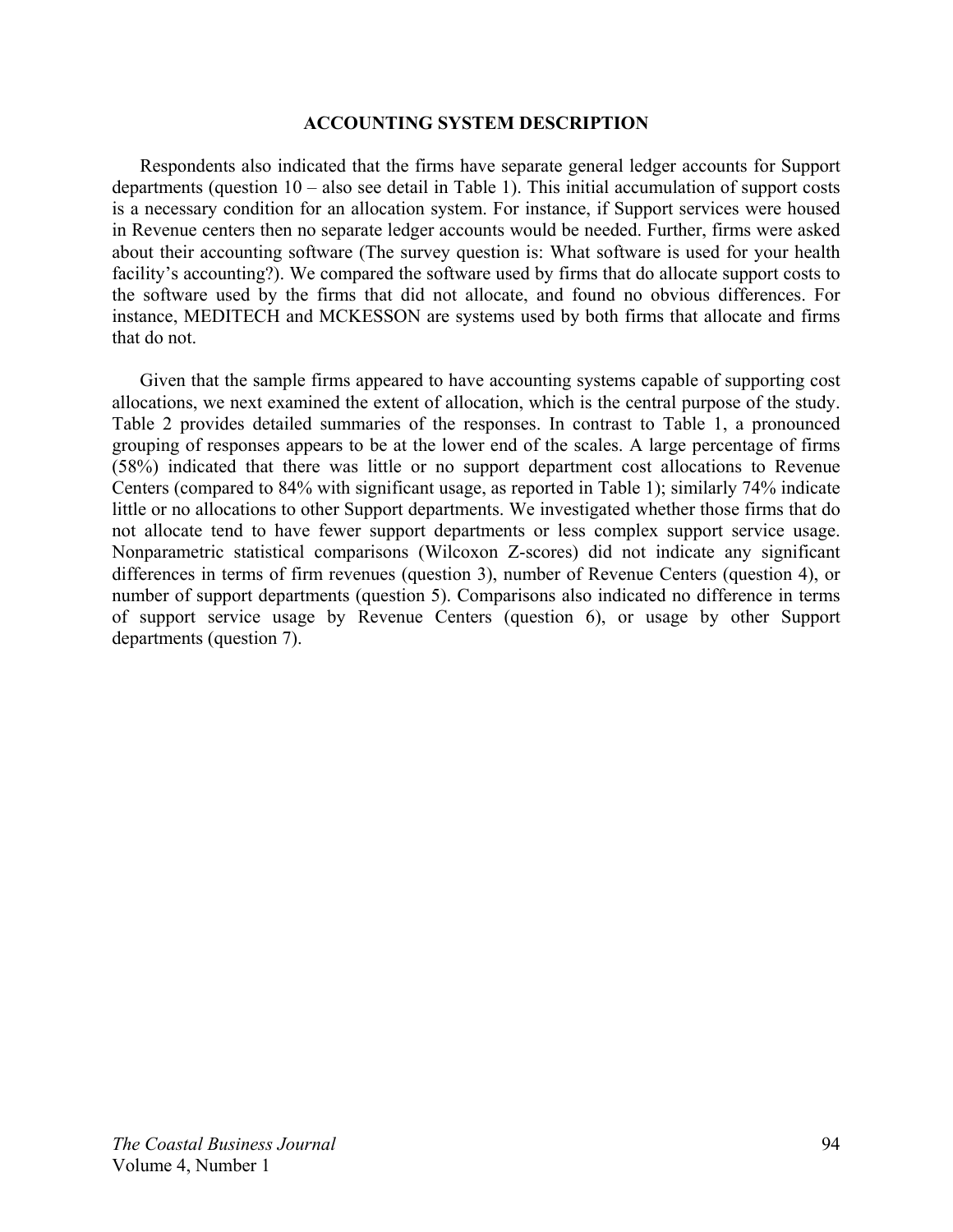| <b>TABLE 2</b>                            |
|-------------------------------------------|
| <b>Accounting for Support Departments</b> |
| <b>Number of Responses</b>                |

| Survey Question (see Appendix)                                                                                                                         | <b>NONE</b> | <b>LITTLE</b>  | <b>SOME</b>    | <b>MOST</b>    | <b>ALL</b>     |
|--------------------------------------------------------------------------------------------------------------------------------------------------------|-------------|----------------|----------------|----------------|----------------|
| What is the approximate amount of your<br>Support service department costs<br>allocated to Revenue Departments<br>through the accounting system?       | 6           | 5              | $\overline{2}$ | $\overline{2}$ | $\overline{4}$ |
| What is the approximate amount of your<br>Support service department costs<br>allocated to other Support departments<br>through the accounting system? | 7           | $\overline{7}$ | 3              |                | 1              |
|                                                                                                                                                        | $0\%$       | 25%            | 50%            | 75%            | 100%           |
| What approximate % of the total Support<br>costs is allocated only to Revenue centers<br>(the DIRECT METHOD)?                                          | 9           | $\overline{2}$ | 1              | $\overline{4}$ | 3              |
| What approximate % of the total Support<br>costs is allocated first to other Support<br>departments (the STEP/SEQUENTIAL<br>METHOD)?                   | 11          | 5              | 1              | 1              | 1              |
| What approximate % of the total Support<br>costs is allocated simultaneously to the<br>other Service departments (the<br>RECIPROCAL METHOD)?           | 15          | $\overline{4}$ | $\theta$       | $\theta$       | $\theta$       |

 In a further attempt to identify if other cost allocations are performed, the survey asked if allocations were made informally, on an ad hoc basis. Of the 11 firms that indicated little or no allocations, only 2 indicated that they did allocate on an ad hoc basis (outside the accounting system). Altogether, these results provided the surprising conclusion that despite the fact that reports suggested by Medicare-type users, and despite the extent of support service usage, many firms do not attempt to track the support cost allocations through the accounting systems.

 Some detail on the allocation methods is also interesting. Ten (52%) of the responding firms used the direct method, in which support costs are only allocated directly to revenue centers. Eight firms employed the sequential method and 4 firms used the reciprocal method (this adds to more than 19 firms because some respondents indicated they use more than one method). These latter two methods also recognize the use of support services by other support departments (for instance the use of Maintenance services by the Laundry department), thus the more comprehensive allocation methods are not well used. Of the firms that do utilize allocations, there was a statistically significant positive association between those who used the more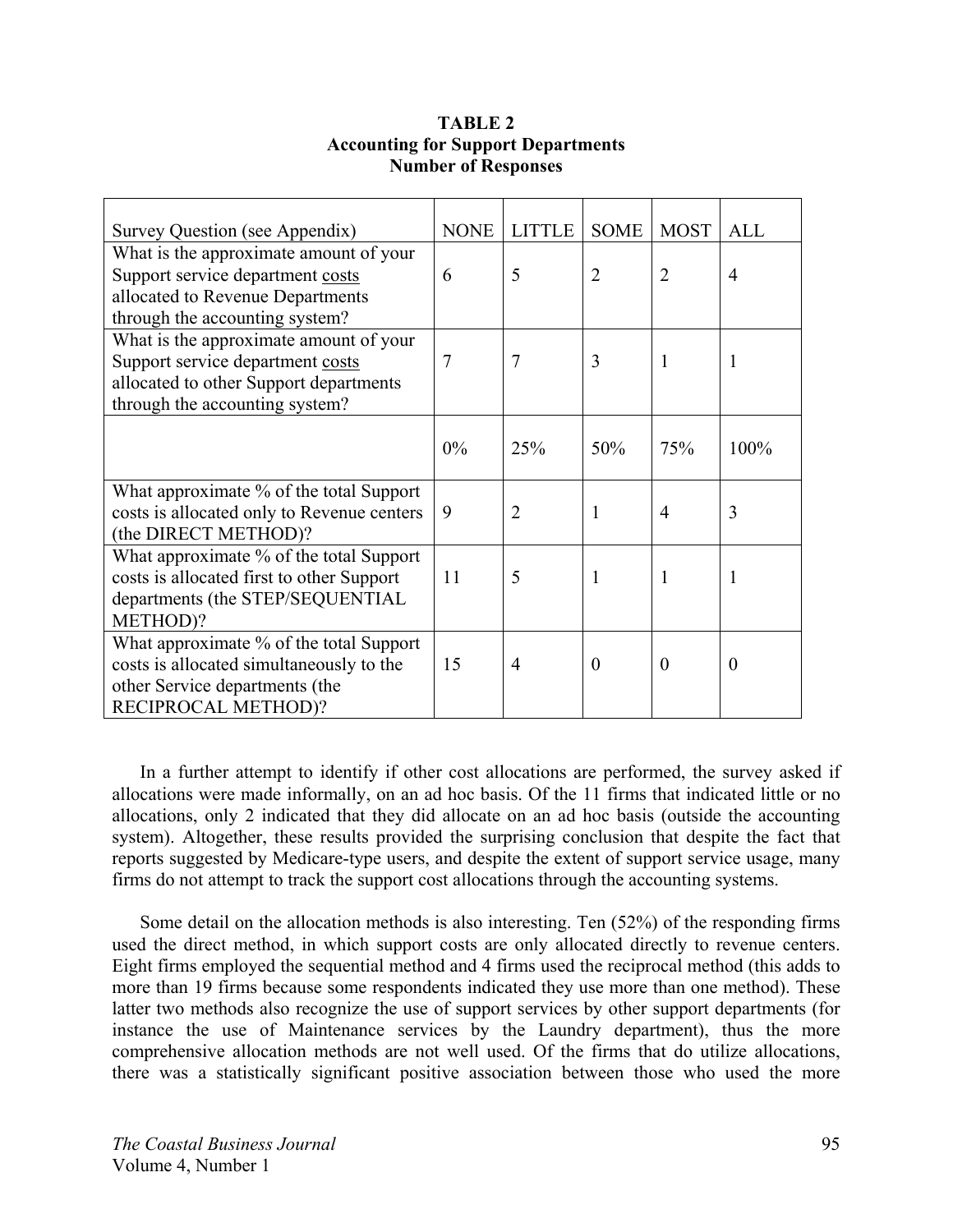sophisticated sequential or reciprocal allocations (questions 15 and 16) and those that exhibited higher levels of support service usage (questions 6 and 7). Also, based on survey information, the allocation bases used by these firms were typically logical cost drivers; only 2 firms used direct labor hours and the others used support service output measures. Thus, it appears that of the firms that do allocate, the allocations were performed at a fairly sophisticated level. However, the overall use is less than expected.

## **BELIEFS ABOUT THE USEFULNESS OF ALLOCATIONS**

 In the previous section, we highlighted the inconsistency between the support usage complexity and the lack of systematic cost allocations. In this section, user beliefs were examined to see if this inconsistency was important to management. This section of the survey sought to assess attitudes towards allocation systems by asking the respondents whether they think that support costs should be allocated (question 13). Responses to this question revealed marked differences and form the basis of conclusions to this study. The survey responses to this question can be divided into those who found allocations useful (63%), and those who did not  $(37\%)$ .

 Table 3 illustrates the differences between the two groups. The responses indicated that those who believe the information to be useful also utilized allocations to a greater extent than those who did not believe the allocations to be useful. Those who believed allocations are informative, tend to allocate support costs to revenue centers (mean response of 3.36 vs. 1.42) and to other support departments (mean response of 2.45 vs. 1.28). These differences are statistically significant. Also, those who believe allocations are informative also employ the direct method (mean response 3.45 vs. 1.14) and the sequential method (2.44 vs. 2.18) more than those who do not believe allocations are useful.

| Survey Question (see Appendix)                               | Uninformative<br>Group | Informative<br>Group | t-statistic | Wilcoxon<br>Z-statistic |
|--------------------------------------------------------------|------------------------|----------------------|-------------|-------------------------|
| Support costs allocated to Revenue<br>centers $(q12)$        | 1.42                   | 3.36                 | 3.47        | 2.58                    |
| Support costs allocated to used by<br>Support services (q13) | 1.28                   | 2.45                 | 1.89        | 2.31                    |
| Use of Direct Method (q15)                                   | 1.14                   | 3.45                 | 4.85        | 2.82                    |
| Use of Sequential Method $(q16)$                             | 1.14                   | 2.18                 | 2.44        | 2.01                    |
| Use of Reciprocal Method (q17)                               | 1.14                   | 1 27                 | 0.62        | 0.56                    |

**TABLE 3 Usefulness of Allocation Information - Mean response** 

In this table, the mean response is calculated by assigning a value of 1 to the lowest measure and 5 to the highest measure. Uninformative are those participants who indicated they do not believe allocations to be useful by answering No to question 13, in the Appendix. Informative are those participants who indicated they do believe allocations to be useful by answering Yes to question 13, in the Appendix.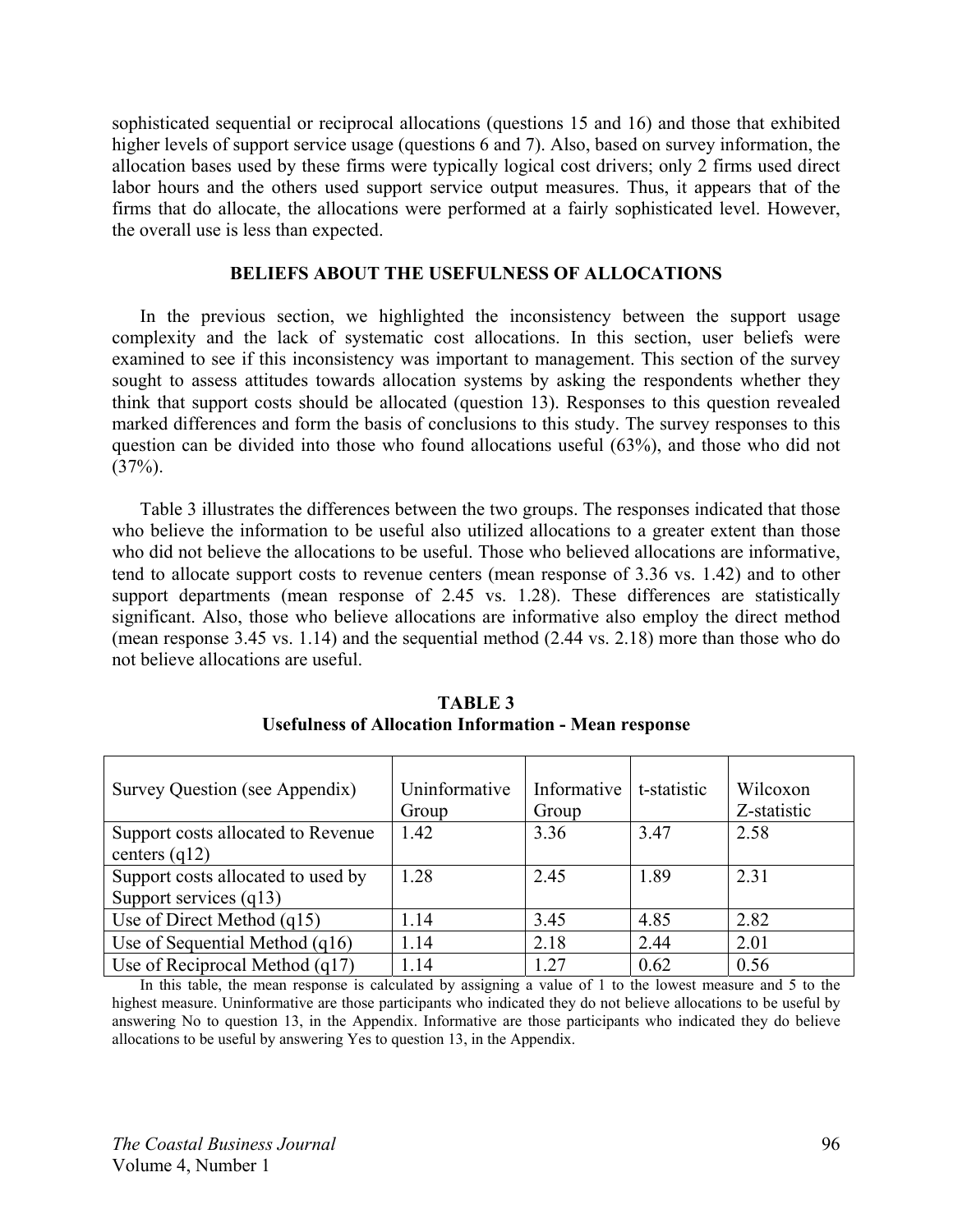#### **CONCLUSIONS**

 The purpose of this study was to document the extent to which healthcare firms utilize accounting systems that allocate Support department costs to other Support departments and to Revenue centers. It is recognized that support allocations are encouraged by such administrator analyses as Medicare. Finkler and Ward (1999) note the necessity of full cost allocations to better determine insurer charge-out rates. Despite these apparent external user needs, the results presented herein indicate that internal financial managers' information uses dominate the decision to adopt support cost allocation systems.

 To some, such extreme differences in cost management exhibited by this sample may be troubling. On the one hand, it may be asked whether those firms that allocate also report more success in support department cost control. The participants indicate that recent changes in the sizes of the support departments (question 8 –Appendix, and detail in Table 1) for both these groups were no different. The respondents who indicated they do not allocate costs also indicated that they use such alternatives as benchmarking, productivity measures, or the budget process for controlling costs and evaluating performance. Thus, the control of support costs is an important objective. On the other hand, the lack of use of allocations does not support the determination of the full cost of running the Revenue Centers.

#### **REFERENCES**

- Ashby, J. L., 1992. The Accuracy of Cost Measures Derived from Medicare Report Data. Hospital Cost Management and Accounting 3 (January): 1-7.
- Centers for Medicare and Medicaid Services ABC http://www.cms.hhs.gov/contractors/abc/ abc2.asp, accessed May 12, 2005.
- Centers for Medicare and Medicaid Services HCFA, filename "pr2 1900 to 1907.doc", http://www.cms.hhs.gov/manuals/pub152/P152\_19.zip, accessed May 12, 2005, p.1900.1.
- Corbett, T., 1998. Throughput Accounting: TOC's Management Accounting System, The North River Press, Great Barrington, MA.
- Finkler, S., and D. Ward., 1999. Cost Accounting for Health Care Organizations: Concepts and Applications (2nd ed.). Aspen Publishers, Gaithersburg, Mayland.
- Kaplan, R., and R. Cooper., 1998. Cost & Effect: Using Integrated Cost Systems to Drive Profitability and Performance: Harvard Business School Press.
- Kohn, M. S., 1989. Cost Allocation in the Emergency Department. Hospital Cost Accounting Advisor 4 (February): 1-6.
- Metzger, L. M., 1992. Using reciprocal Allocation of Service Department Costs for Decision Making. Hospital Cost Management and Accounting 4 (December): 1-6.
- ReferenceUSA database, http://www.referenceusa.com, accessed June 29, 2004.

#### **ABOUT THE AUTHORS**

 **Timothy Cairney**, PhD, is an assistant professor of accountancy at Georgia Southern University and has an interest in cost and management accounting. He has published in such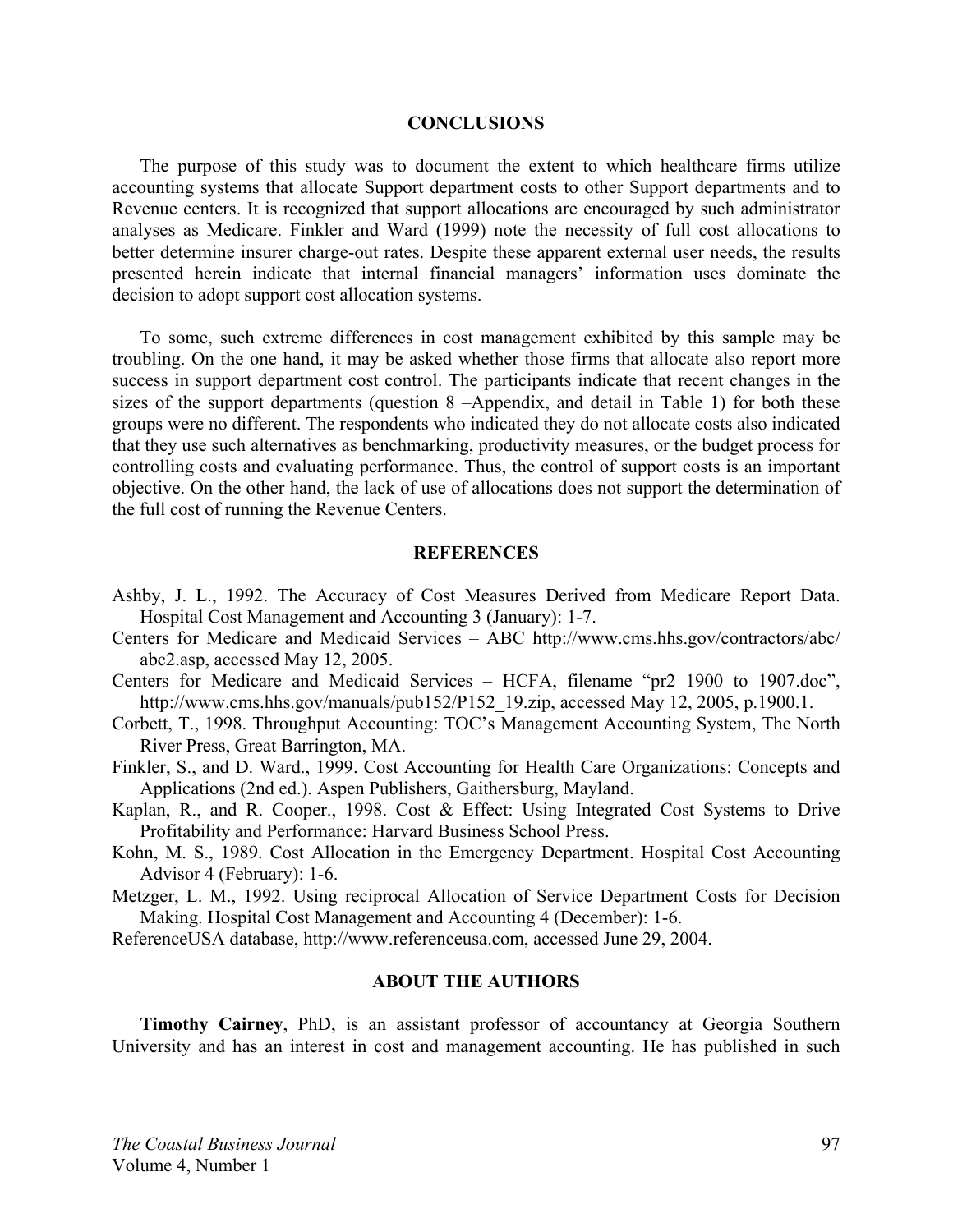journals as the American Business Review, Journal of Business, Finance & Accounting, and the Review of Accounting and Finance.

 **Kevin J. Bennett**, PhD, is an assistant professor of health services administration in the Jiann-Ping Hsu School of Public Health within Georgia Southern University. His interests include health care policy, health care system reform, health disparities, and underserved populations. He has publishes in such journals as the Southern Medical Journal and the Journal of Rural Health.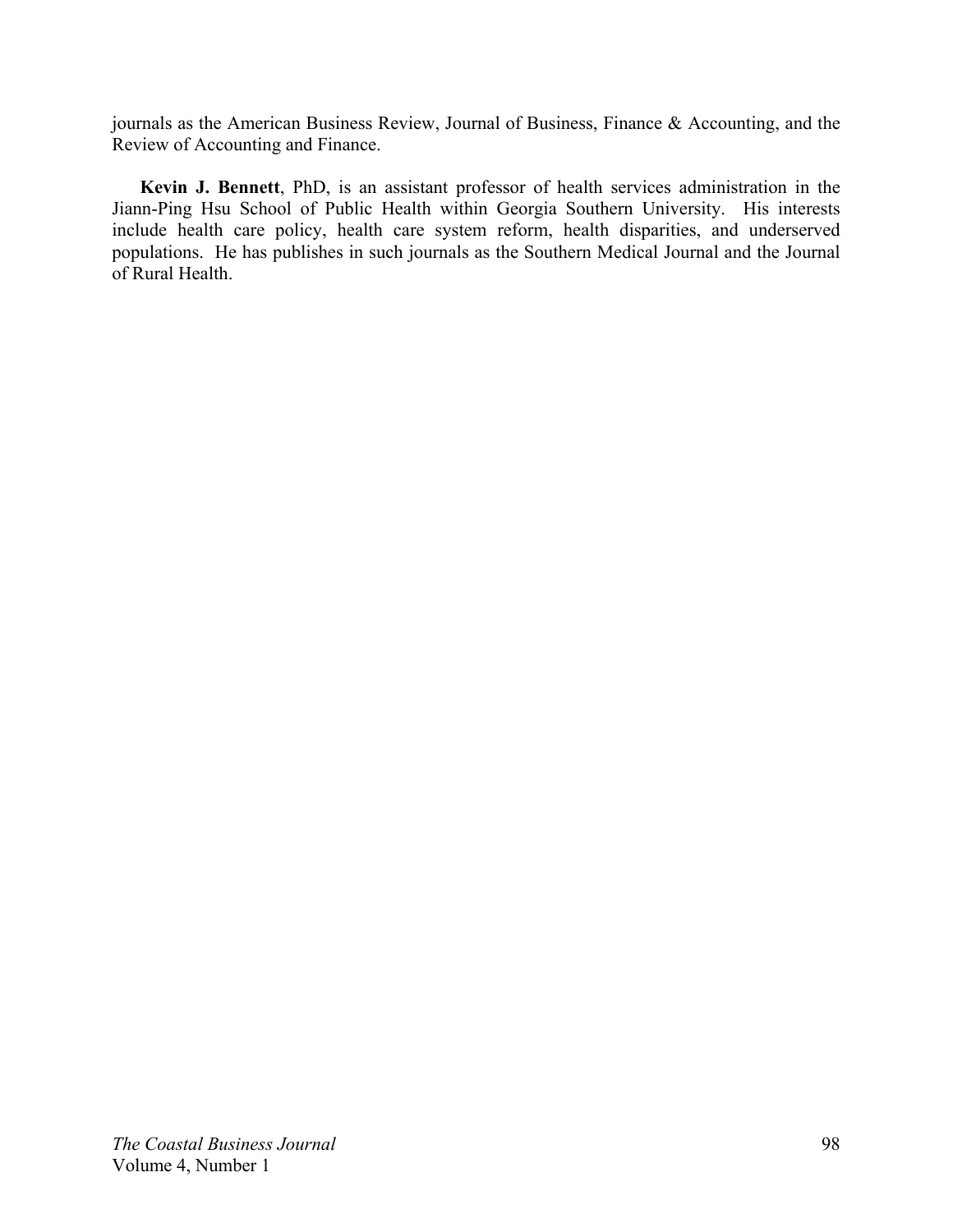# **APPENDIX SUPPORT SERVICE COST SURVEY**

FOR THIS SURVEY, PLEASE THINK OF THE MANY TYPES OF SERVICES LIKE DIETARY, LAUNDRY, MAINTENANCE, ETC., AS **SUPPORT SERVICES**.

**REVENUE CENTERS** INCLUDE SUCH DEPARTMENTS AS LABORATORY, X-RAY, SURGERY, AND OTHERS THAT HAVE CHARGE-OUT FEES THAT ARE COLLECTED FROM THE CUSTOMER OR FROM AN INSURANCE PROVIDER.

Part A. Information about your healthcare firm.

- 1. How many years have you been with the health industry?
- 2. How many years experience have you had in the accounting field?
- 3. What is the annual Revenues of your health firm?
- 4. What is the approximate number of Revenue centers in your health facility?
- 5. What is the approximate number of Support service departments in your health facility?

Part B. Information about Charge-out and Support service departments in your healthcare firm.

- 6. In general, to what extent are the Support service departments' outputs used by the Revenue centers?
- 7. In general, to what extent are the Support service departments' outputs used by other Support service departments? (i.e., inter-support service department usage)
- 8. Over recent years, how has the size of the Support service departments changed relative to the Revenue centers?
- 9. In general, to what extent do Support service department managers have budgetary authority over the size of their department?

Part C. Information about your accounting system.

- 10. What is the approximate amount of your Support service costs that are recorded in their own separate ledger accounts?
- 11. What is the approximate amount of your Support service department costs allocated to Revenue Departments through the accounting system?
- 12. What approximate amount of your Support departments' costs are allocated to other Support departments through your accounting system?
- 13. Do you think your company should allocate Support service department costs?
- 14. What approximate % of the total Support costs is allocated only to Revenue centers (the DIRECT METHOD)?
- 15. What approximate % of the total Support costs is allocated first to other Support departments (the STEP/SEQUENTIAL METHOD)?